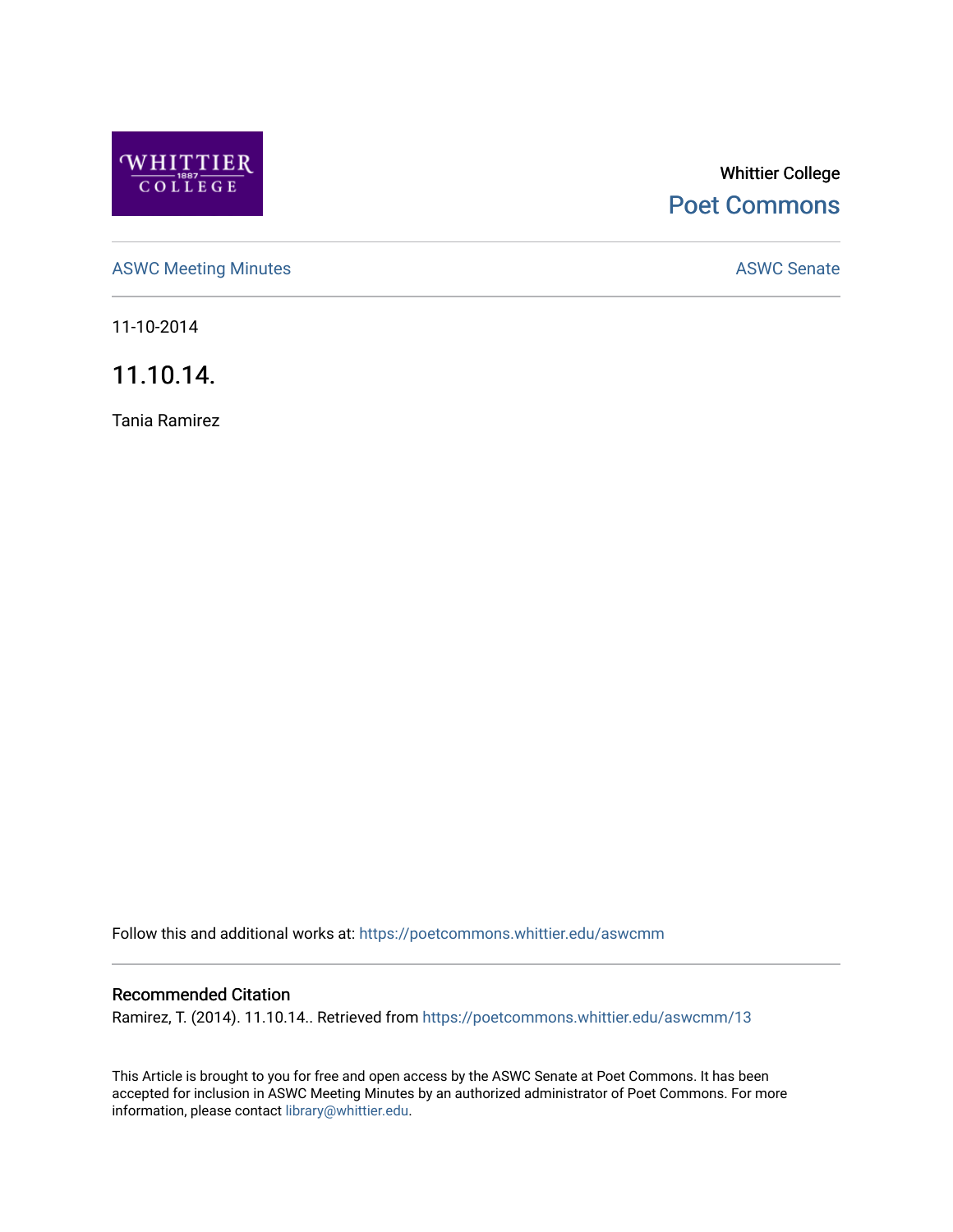

# **Meeting Minutes for November 10, 2014**

# **I.** Meeting is called to order at 7:03 pm

- a. Moment of Silence observed for our Quaker Traditions.
- b. Inspirational Quote
	- a. "This nation will remain the land of the free only so long as it is the home of the brave"- Elmer Davis.
	- b. Read by Senator Kenny.

### **II. Mission Statement**

- a. The ASWC Senate, as the governing body of the Associated Students of Whittier College, is dedicated to the betterment of the college as an institution and as a member of the broader community. The Senate shall assist on-campus clubs and organizations in creating, promoting and implementing dynamic programs and events that involve students and add value to their educational experience. This body will act as an open forum for students to voice their opinions and desires, always keeping the best interests of the ASWC in mind. In all of its actions, the Senate will serve the students first with integrity, dedication, responsibility and humility.
- b. Read by Senator Romero.

# **III. Roll Call- Secretary Ramirez**

- **a.** Present: President Esquer, Vice President Duarte, Treasurer Carlson, Director Allman, Director Rashid, Senator Boynton, Senator Kenny, Senator Perez, Senator Romero, Senator Jones, Senator Hovertsen, Senator Smith, Senator Meuwissen, Senator Murillo, Senator Doung, Senator Lendavai, Senator Santacruz, Senator Perez, Senator Reyes, Senator Atoya, Senator Kimball, Senator Vargas, Senator Butler, Senator Guzman.
- **b.** Absent excused: Senator Doung, Senator Butler, Senator Guzman
- **c. Unexcused:**

# **IV. Minutes Amendment/Approval**

- a. Motion to Approve Minutes from November  $3<sup>rd</sup>$  Senator
	- a. All Minutes will be posted on Org-Sync, under "ASWC Files"

### **Personnel Issue**

### **V. President's Message- President Esquer**

a. Met with President Herzberger talked about having an open forum.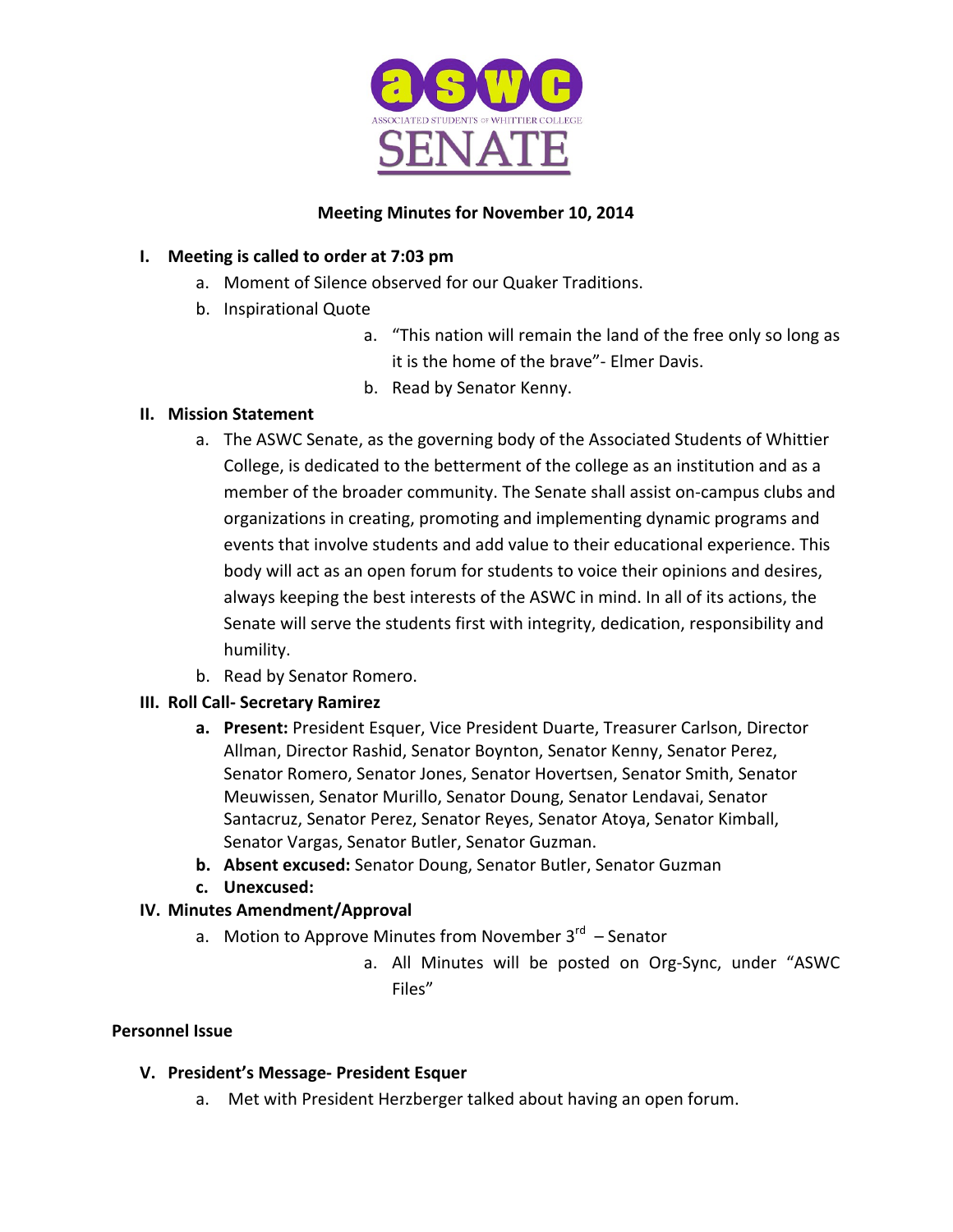b. Congratulations to the Senator of the month Senator Kenny.

#### **VI. Treasurer's Report- Treasurer Carlson**

| <b>ASWC ACCOUNTS</b>                             |                                    |
|--------------------------------------------------|------------------------------------|
| <b>Executive Budget Balance:</b>                 | \$4,805.98<br>est.                 |
| Reserve Account Balance:                         | \$36,259.10<br>est.                |
| Total Funds Allocated:                           | \$74,495.15                        |
| <b>TOTAL ASWC FUNDS:</b>                         |                                    |
| • General Fund:                                  | \$6.921.97<br>est.                 |
| <b>Total Requests Pending:</b>                   |                                    |
| • First Readings Pending:                        | \$3,140.00                         |
| • Second Readings Pending:                       | \$0.00                             |
| <b>RELATED ACCOUNTS</b>                          |                                    |
| Program Board Account:<br>Media Council Account: | \$31,661.00<br>est.<br>\$33,285.00 |

#### **VII.Constituent Reports**

#### **a. Senator Perez**

A. Met Wednesday at 6 pm in Diehl 004 looking to have first wide event.

#### **b. Senator Boynton (Freshman Class Council President)**

- A. FCC members have office hours.
- B. Will be starting 18 spirit days soon.

#### **c. Senator Kenny (Off- Campus Rep)**

A. Spent last two weeks counting parking spaces and counted 683.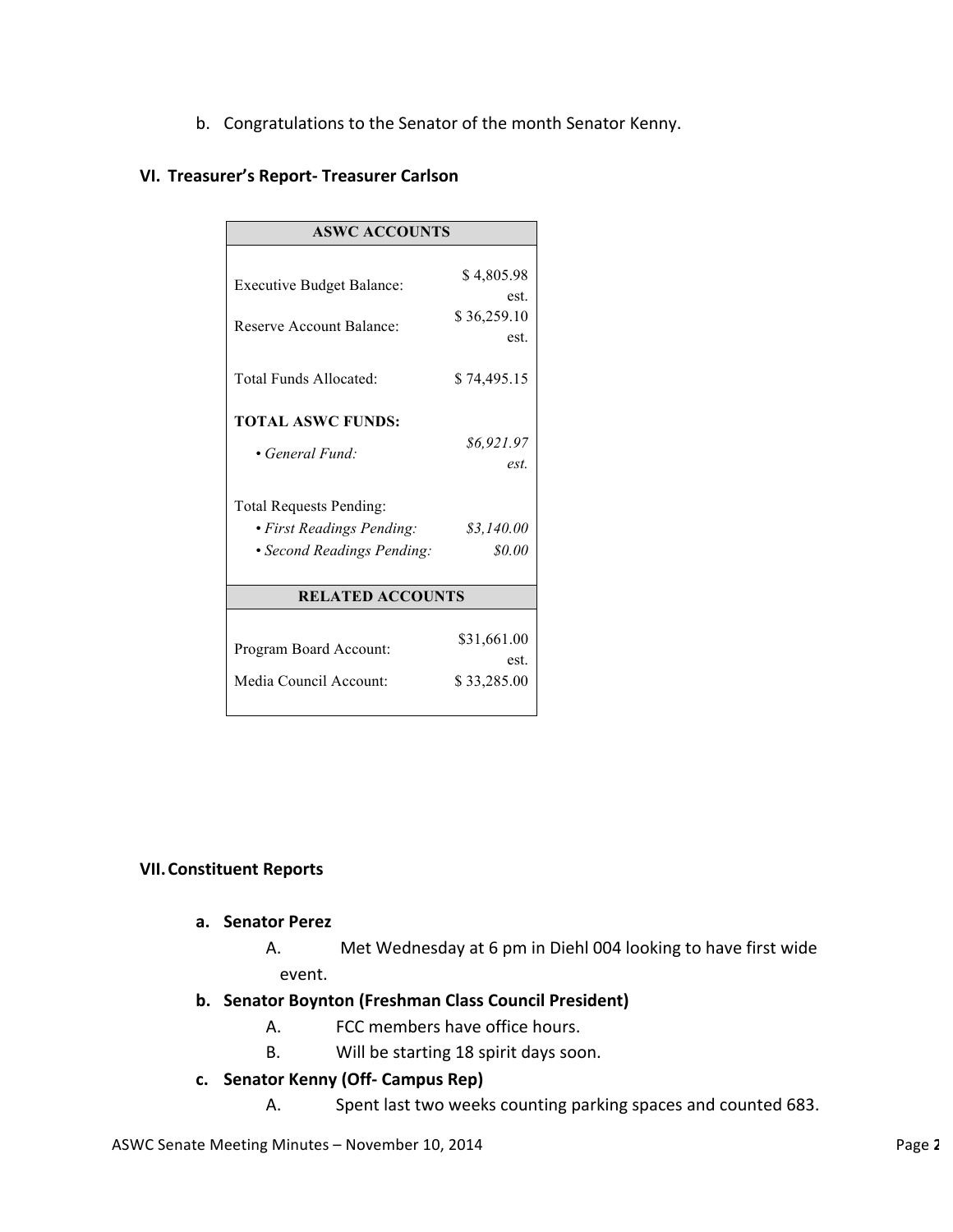- B. According College Board there are 1,695 undergrads attending.
- C. The student-teach ration is 13 students to 1 faculty member. T

# **d. Senator Romero (Off-Campus Rep)**

A. Met last Friday, meeting was very successful with 150 students attending. 

# **e. Senator Perez (Off-Campus Rep)**

A. 200 dollars that were allocated will come back to senate.

# **f. Senator Meuwissen (Student Body Rep)**

A. Exterminator will be on campus address issue of bugs found in dorms.

# **g. Senator Smith (Student Body Rep)**

- A. Nothing new to report.
- **h. Senator Hoversten (Student Body Rep)**
	- A. Met with Dunkelman and took notes and he seemed open to a forum in the future discussing how money is spent.
- **i. Senator Jones (Student Body Rep)**
	- A. Nothing new to report.
- **j. Senator Murillo (Residence Hall rep)**
	- A. Nothing new to report.
- **k. Senator Duong (Residence Hall rep)**
	- A. Nothing new to report.
- **l. Senator Lendvai (Residence Hall rep)**
	- A. Nothing new to report.
- **m. Senator Reyes (SAAC rep)**
	- A. Discussing Poets points where athletes who attend events will in reward receive points.

### n. **Senator Atoya (SAAC rep)**

A. Nothing new to report.

- **o. Senator Kimball (Inter-Club Council)**
	- A. Spoke with Debbie and Shauna about new ways to fund clubs.
- **p. Senator Perez (Social Justice Coalition)**
	- A. Nothing new to report.
- **q. Senator Guzman (Inter-Society council co chair)**
	- A. If interested in a society the page to submit bids is now open.
- **r. Senator Butler (Inter-Society council co chair)**
	- A. Blackout is this Friday.

### **VIII. Committee Reports**

a. Administrative- Vice President Duarte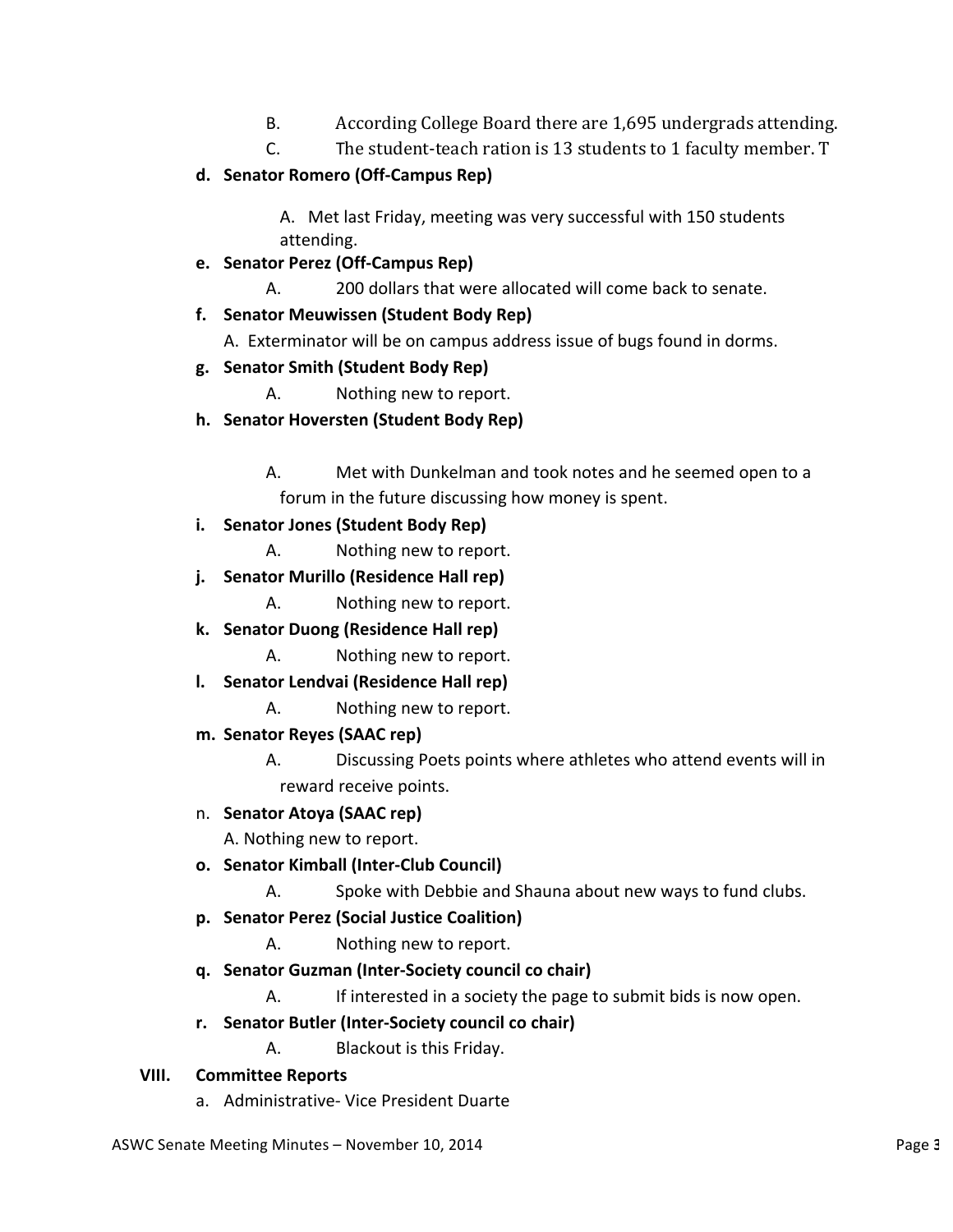- a. Met Tuesday at 4:30 pm.
- b. Start up fee for clubs discussion continues.
- b. Budget- Treasurer Carlson
	- a. Any questions about funding request come to my office hours.
- c. Campus Relations- Dir. Rashid
	- a. Will be Meeting Wednesday at 5:30 pm.
	- b. Encourages all committees to have something to report and wear polos.
	- c. Working on sending emails to organizations and clubs that get funded.
- d. Elections- Secretary Ramirez
	- a. Nothing new to report.
- e. Program Board Program Board Director Allman
	- a. Meetings on Tuesday at 5 in Leap.
	- b. If interested in joining committees come out to the meetings.
- f. Advocacy- President Esquer
	- a. Wednesday will be having interviews at the president's house in selecting new dean.
- g. Culinary- Senator Jones
	- a. Received email about seeing mold on some food from the spot.
- h. Environmental- Senator Santacruz
	- a. Met yesterday evening, we will be talking about sprinklers.
	- b. Meetings in Johnson Lounge at 7:15 Sundays.
	- c. Will be talking about possibly getting air dyers for restrooms and composting food waste and more LED lighting.
- i. Student Feedback- Senator Meuwissen
	- a. December  $2^{nd}$  at 4:30 pm will have forum regarding parking and looking to have guest speaker to speak on behalf of this topic.
- j. Commuter Senator Perez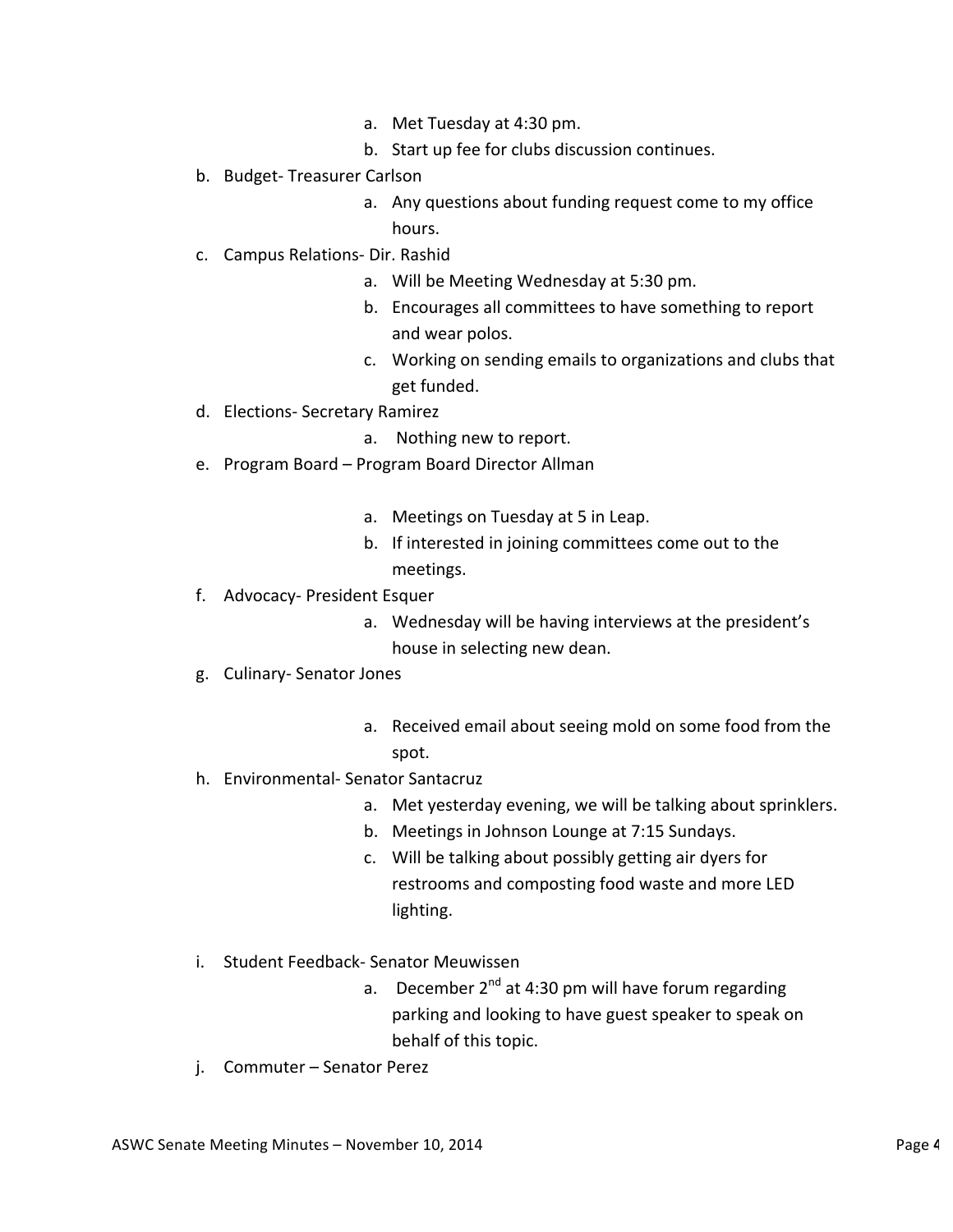a. Had commuter meeting and working on a forum where commuters can attend. If anyone has questions about which parking lots will be available come to our meetings.

IX. Public Voice - This is the portion of the meeting for anyone who is not on the table to address any questions, comments, or concerns. Sean Morris- clarification that even though a redesign will be taking place for the science building the parking situation will be accommodated.

### X. **First Readings**

- a. Wicked by LEAP
	- A. Event will be February  $3^{rd}$  from 6pm to 12 am.
	- B. Expecting 100 participants.
	- C. Request for fast track.
	- D. Total requested for event \$3,000.
	- E. Senator Romero motions to fast track event under letter b.

### b. Transgender day of Remembrance by TBGLAD

- A. Event will be November  $20<sup>th</sup>$  from 5 to 7 at the Rock.
- B. Vigil will be held in remembrance of all those effected.
- C. Request for fast track.
- D. Total requested \$140.
- E. Senator Murillo motions to fast track event under letter a.

### XI. **Daily Calendar Considerations**

- a. Transgender day of Remembrance by TBGLAD
	- a. Event is November  $20^{th}$  from 5 to 7 at the Rock.
	- b. Senator Kenny -motions to fund event in the requested amount of \$140.
- b. Wicked by Leap
- a. Event will be February  $3^{rd}$  from 6pm to 12 am.
- b. Senator Romero- motions to fund event in requested amount of \$3,000.

#### XII. **Miscellaneous Business**